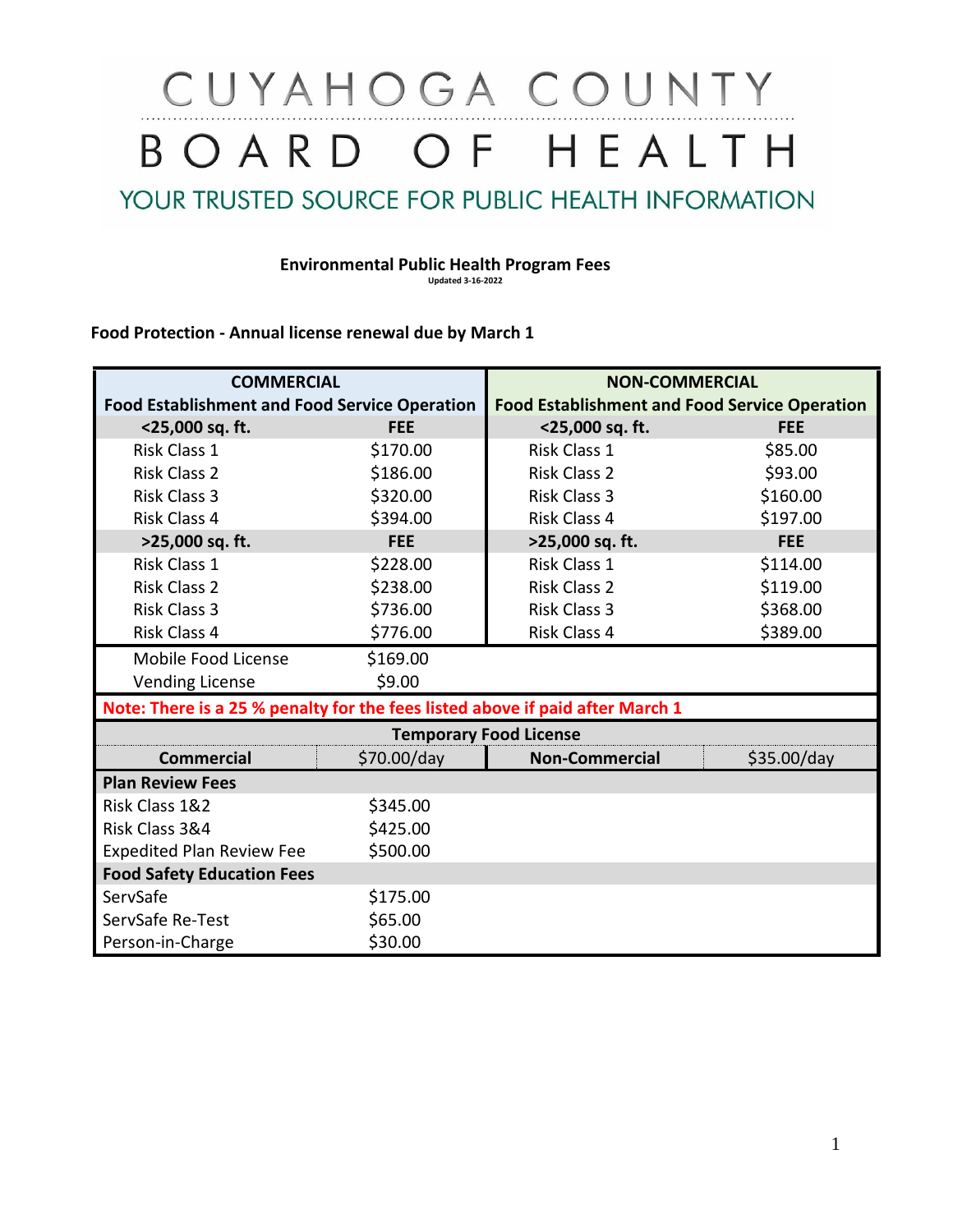## **Swimming Pools and Spas - Annual license renewal due on or before April 30**

| <b>Pool Type</b>                                                                                                                                                                                                                 | Fee      |
|----------------------------------------------------------------------------------------------------------------------------------------------------------------------------------------------------------------------------------|----------|
| Primary Pool: the first swimming pool, spa, or special use pool located at an<br>address.                                                                                                                                        | \$550.00 |
| Secondary Pool: the second or any additional swimming pool, spa, or special use<br>pool at an address.                                                                                                                           | \$325.00 |
| Governmental Primary: the first swimming pool, spa, or special use pool<br>operated by the federal government, state government or a county, city, village,<br>township, or tax-supported public school.                         | \$275.00 |
| <b>Governmental Secondary:</b> the second or additional swimming pool, spa, or<br>special use pool operated by the federal government, state government or a<br>county, city, village, township, or tax-supported public school. | \$250.00 |
| Note: There is a 25% penalty for the fees listed above if paid after April 30th                                                                                                                                                  |          |

## **Campgrounds**

| <b>Campground Classification</b>                     | Fee                                        |
|------------------------------------------------------|--------------------------------------------|
| Campground with fifty (50) or fewer sites            | \$240.00                                   |
| Campground with more than fifty (50) sites           | $$240.00 + $1.00$ for each additional site |
| Temporary Campground with fifty (50) or fewer sites  | \$130.00                                   |
| Temporary Campground with more than fifty (50) sites | $$130.00 + $1.00$ for each additional site |

## **Bathing Beaches**

| <b>Beach Type</b>                                                              | Fee      |  |  |
|--------------------------------------------------------------------------------|----------|--|--|
| Tier 1 Bathing Beach                                                           | \$70.00  |  |  |
| Tier 2 Bathing Beach                                                           | \$50.00  |  |  |
| Tier 3 Bathing Beach                                                           | \$35.00  |  |  |
| Note: There is a 25% penalty for the fees listed above if paid after March 1st |          |  |  |
| <b>Bathing Beach Plan Review &amp; Sampling Fees</b>                           |          |  |  |
| New Beach                                                                      | \$100.00 |  |  |
| <b>Existing Beach</b>                                                          | \$50.00  |  |  |
| Bacteriological Sample (E.coli)                                                | \$20.00  |  |  |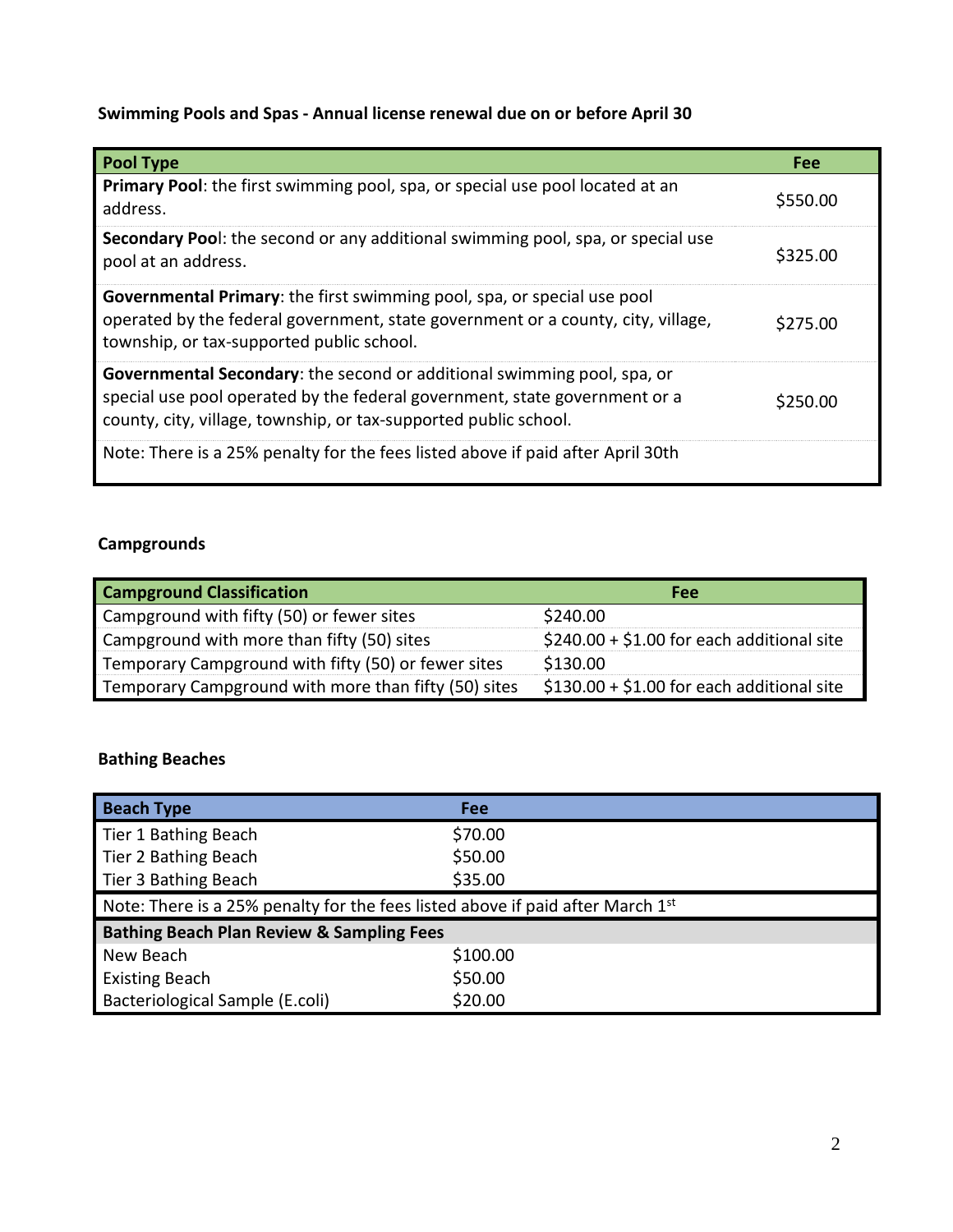## **Animal Venues - Annual permit renewal is May 1**

| <b>Category</b>                                      | <b>Fee</b>       |
|------------------------------------------------------|------------------|
| <b>Animal Venues</b>                                 | \$150.00         |
| Non-Profit Animal Venues                             | \$0.00           |
| Temporary Animal Venues (7 consecutive days or less) | $$30.00$ per day |
| Non-profit Temporary Animal Venues                   | $$0.00$ per day  |
| Mobile Animal Venues                                 | \$100.00         |
| Non-Profit Mobile Animal Venues                      | \$0.00           |

## **Rabies Prevention - Issued after January 1**

|                         | Fee             |
|-------------------------|-----------------|
| Rabies Vaccination Tags | $$1.00$ per tag |

## **Home Day Care**

|                            | Fee     |
|----------------------------|---------|
| Inspection - Certification | \$60.00 |

#### **Radon Test Kits**

|                 | Fee          |
|-----------------|--------------|
| <b>Test Kit</b> | \$10.00 each |

## **Body Art (Tattoo and Body Piercing) - Renewal by January 1**

| <b>Category</b>                                                                        | Fee      |  |
|----------------------------------------------------------------------------------------|----------|--|
| <b>Tattoo Facility</b>                                                                 | \$600.00 |  |
| <b>Body Piercing Facility</b>                                                          | \$600.00 |  |
| <b>Combined Facility</b>                                                               | \$700.00 |  |
| \$150.00 for day $1 + $25.00$ for each additional day<br>Temporary Event (7 days max.) |          |  |
| Note: There is a 25% penalty for the fees listed above if paid after December 31st     |          |  |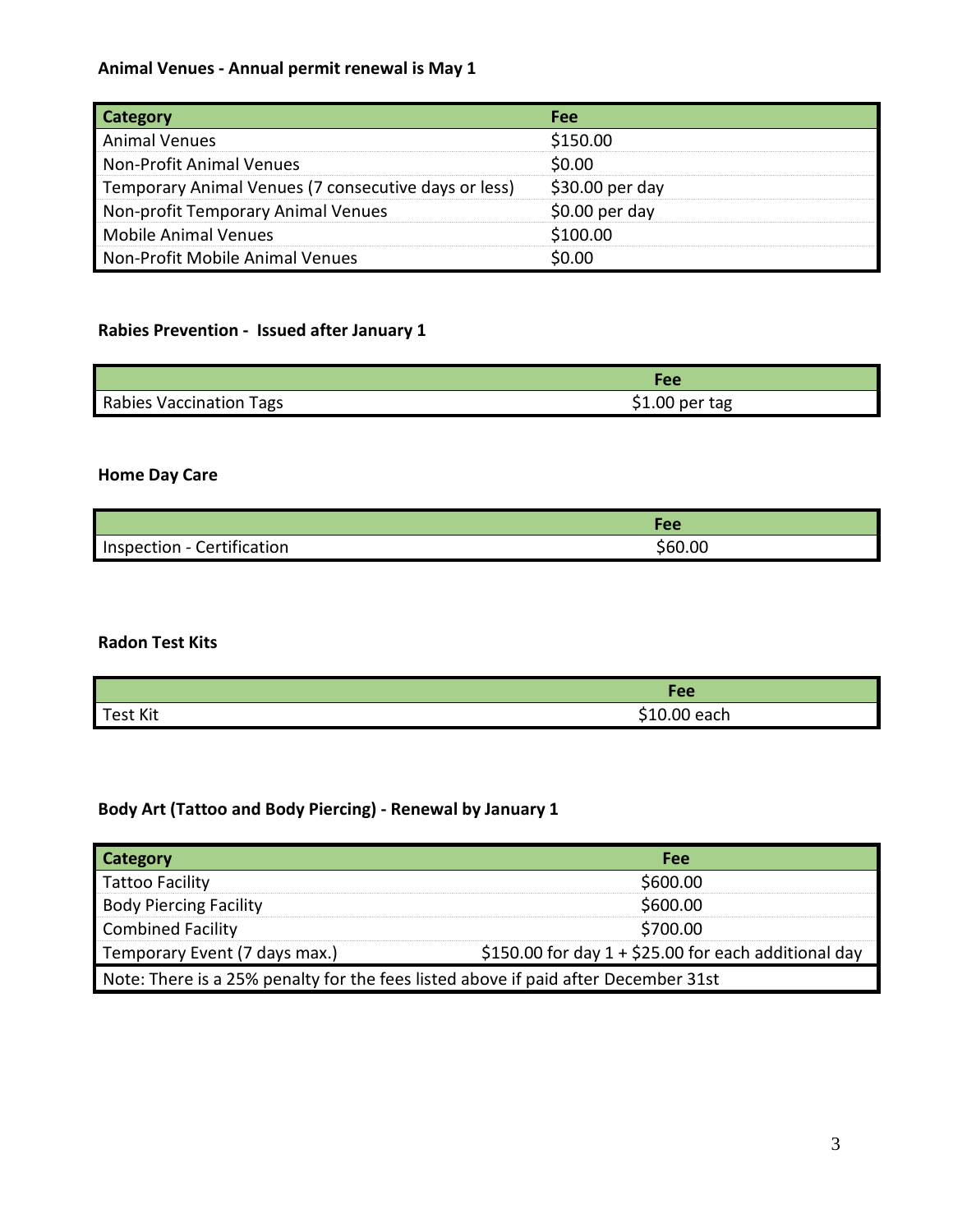## **Non-Referral Environmental Lead Poisoning Prevention**

| <b>Category</b>                                                           | Fee            |
|---------------------------------------------------------------------------|----------------|
| Category A: Lead-based paint inspection/risk assessment                   | \$350.00       |
| Category B: Public Health lead risk assessment                            | \$250.00       |
| Category C: House exterior lead-based paint inspection/risk assessment    | \$150.00       |
| Category D: Limited/repeat post-abatement clearance exam or soil sampling | \$125.00       |
| Category E: Post-abatement final clearance examination                    | \$225.00       |
| Category F: Household Product Analysis                                    | \$15.00/sample |
| Category G: Food Product, Cosmetics or Paint Chip analysis                | \$55.00/sample |

## **Solid Waste - Annual license renewal by January 1**

| <b>AMDWR Amount</b>                   | <b>Fees by Facility Type</b> |                     |                                           |                         |
|---------------------------------------|------------------------------|---------------------|-------------------------------------------|-------------------------|
|                                       | Landfills                    | <b>Incinerators</b> | Class 1&2<br><b>Composting Facilities</b> | <b>Transfer Station</b> |
| 100 Tons or less                      | \$5,000.00                   | \$2,500.00          | \$2,500.00                                | \$750.00                |
| 101 - 200 Tons                        | \$12,500.00                  | \$6,250.00          | \$6,250.00                                | \$750.00                |
| 201 - 500 Tons                        | \$30,000.00                  | \$15,000.00         | \$15,000.00                               | \$750.00                |
| $501 +$ Tons or no<br>AMDWR           | \$60,000.00                  | \$30,000.00         | \$30,000.00                               | \$750.00                |
| Cⅅ tipping Fee - Fees paid<br>monthly |                              |                     | \$0.80 per yard or 1.60 per ton           |                         |
| Infectious Waste - Large Generator    |                              |                     | \$300.00 for 3 years                      |                         |

## **Household Sewage Treatment (HSTS) & Small Flow Sewage Treatment Systems (SFOSTS)**

| <b>Program Category</b>                                                               | Fee      |
|---------------------------------------------------------------------------------------|----------|
| STS Installation Permit (On-lot or Off-lot)                                           | \$600.00 |
| <b>STS Alteration Permit</b>                                                          | \$300.00 |
| Site Review - (per undeveloped lot)                                                   | \$750.00 |
| Site Review Re-submittal Fee (per undeveloped lot)                                    | \$150.00 |
| Site Review Conditional Approval (per undeveloped lot)                                | \$500.00 |
| Site Review (Consultation Fee                                                         | \$100.00 |
| <b>STS Abandonment</b>                                                                | \$175.00 |
| Annual STS Operation and Management Permit - Non-NPDES<br>(Renewal by January $1st$ ) | \$85.00  |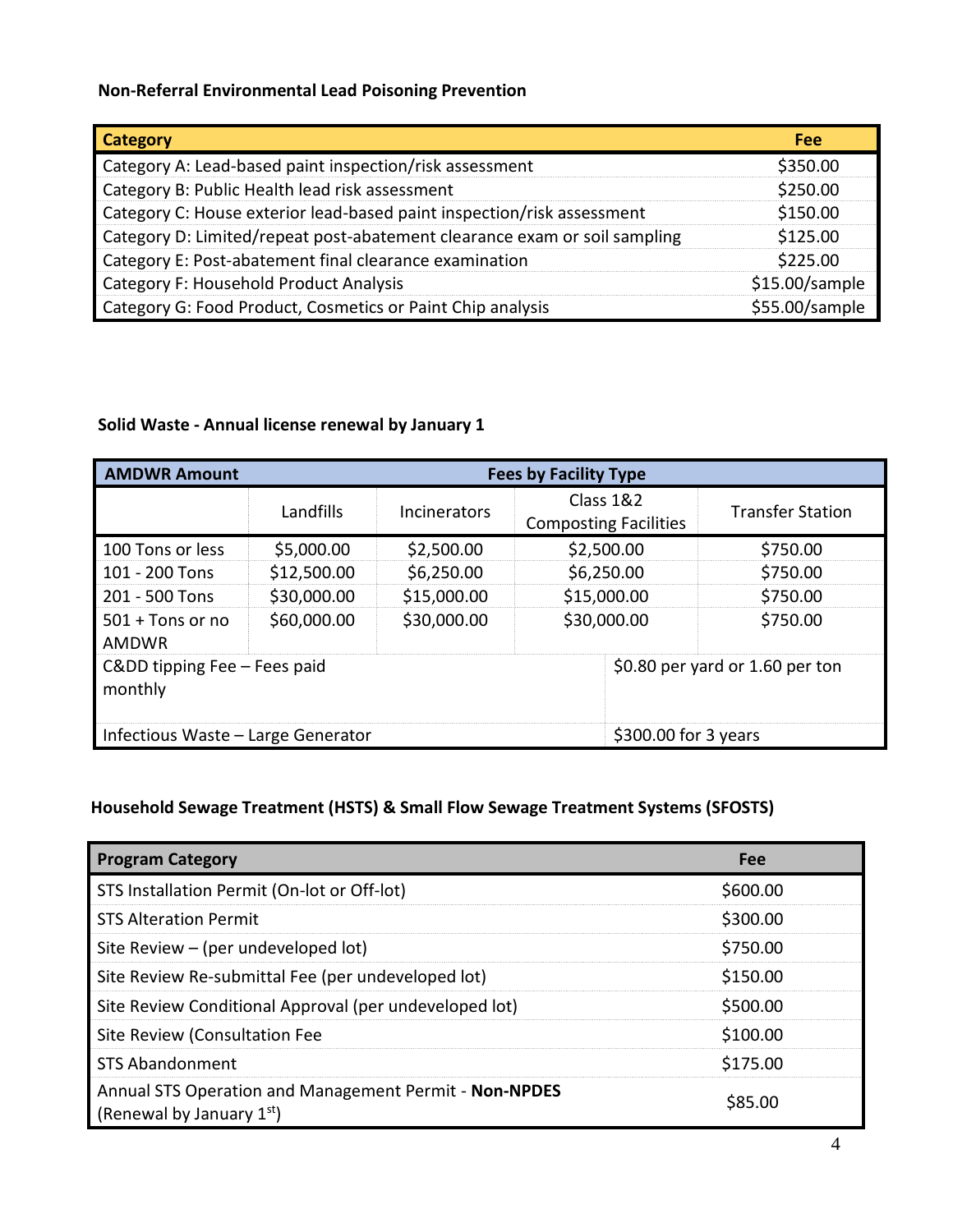| <b>Program Category</b>                                                                                                                                   | Fee        |  |  |
|-----------------------------------------------------------------------------------------------------------------------------------------------------------|------------|--|--|
| Annual STS Operation and Management Permit - NPDES<br>(Renewal by January 1st                                                                             | \$205.00   |  |  |
| <b>NPDES Re-sampling Fee</b>                                                                                                                              | \$100.00   |  |  |
| Annual Contractor Registration - Installer                                                                                                                | \$160.00   |  |  |
| Annual Contractor Registration - Service Provider                                                                                                         | \$160.00   |  |  |
| Annual Contractor Registration - Hauler                                                                                                                   | \$160.00   |  |  |
| Annual Septage Hauler Vehicle Permit                                                                                                                      | \$50.00    |  |  |
| Variance Request Fee                                                                                                                                      | \$600.00   |  |  |
| Nuisance/Non-Compliance Inspection Fee                                                                                                                    | \$125.00   |  |  |
| STS Point of Sale Inspection                                                                                                                              | \$350.00   |  |  |
| STS Point of Sale Re-sample Fee                                                                                                                           | \$150.00   |  |  |
| Type 1 Gray Water Recycling System Installation Permit                                                                                                    | \$115.00   |  |  |
| Type 2 Gray Water Recycling System Installation Permit                                                                                                    | \$259.00   |  |  |
| Type 3 Gray Water Recycling System Installation Permit                                                                                                    | \$309.00   |  |  |
| Type 4 Gray Water Recycling System Installation Permit                                                                                                    | \$309.00   |  |  |
| Type 1 Gray Water Recycling System Alteration Permit                                                                                                      | \$55.00    |  |  |
| Type 2 Gray Water Recycling System Alteration Permit                                                                                                      | \$125.00   |  |  |
| Type 3 Gray Water Recycling System Alteration Permit                                                                                                      | \$150.00   |  |  |
| Type 4 Gray Water Recycling System Alteration Permit                                                                                                      | \$150.00   |  |  |
| Annual Gray Water Recycling System Operation and Management<br>Permit (Renewal by January 1)                                                              | \$20.00    |  |  |
| Gray Water Recycling System Abandonment Permit                                                                                                            | \$175.00   |  |  |
| <b>Additional Fees</b>                                                                                                                                    |            |  |  |
| <b>Administrative Assessment Fee</b>                                                                                                                      | \$20.00    |  |  |
| <b>Administrative Late Fee</b>                                                                                                                            | 25% of fee |  |  |
| Note: In accordance with ORC 3709.09(D), any payment received after the day it is due or once<br>construction has begun shall be assessed a 25% late fee. |            |  |  |

## **Private Water Systems**

| <b>Program Category</b>               | <b>Fee</b> |
|---------------------------------------|------------|
| Single Family Installation Permit     | \$525.00   |
| Non-Single Family Installation Permit | \$535.00   |
| Single Family Alteration Permit       | \$250.00   |
| Non-Single Family Alteration Permit   | \$260.00   |
| <b>Single Family Sealing Permit</b>   | \$100.00   |
| Non-Single Family Sealing Permit      | \$110.00   |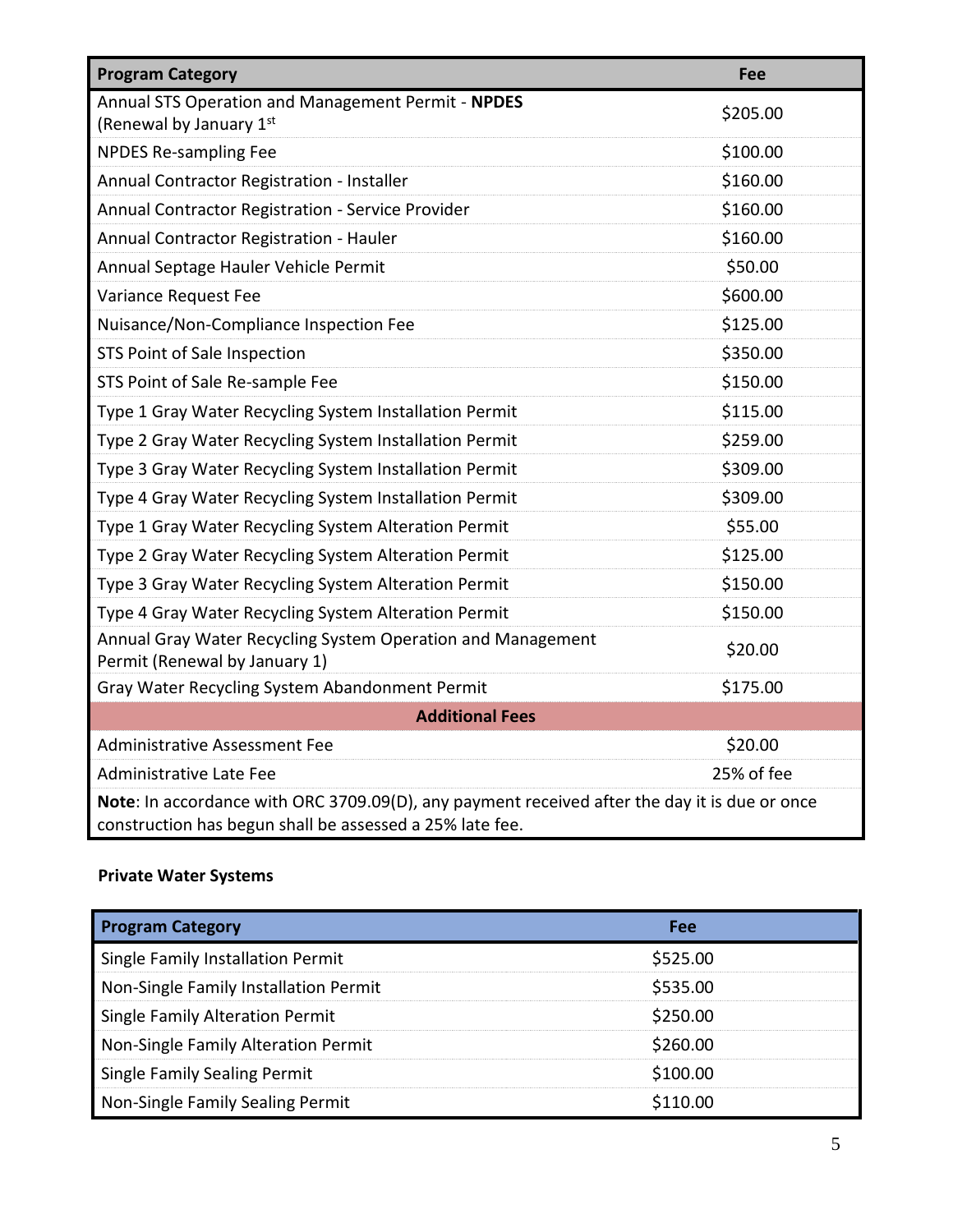| <b>Program Category</b>                                                                                 | <b>Fee</b>          |  |  |
|---------------------------------------------------------------------------------------------------------|---------------------|--|--|
| <b>Pond Installation Permit</b>                                                                         | \$500.00            |  |  |
| Non-Single Family Pond Installation Permit                                                              | \$510.00            |  |  |
| <b>Sampling Fee-Initial</b>                                                                             | \$110.00            |  |  |
| Resample Fee                                                                                            | \$60.00             |  |  |
| Hauler Inspection Fee                                                                                   | \$75.00             |  |  |
| Variance Fee                                                                                            | \$250.00            |  |  |
| Contractor Inspection                                                                                   | \$100.00            |  |  |
| <b>Test Well Drilling</b>                                                                               | \$185.00            |  |  |
| <b>Chemical Sample Analysis</b>                                                                         | $$55.00 + Lab Fees$ |  |  |
| <b>Additional Fees</b>                                                                                  |                     |  |  |
| <b>Note:</b> In accordance with OAC 3701-28-06(F)(2), an Administrative fee of 25% will be added to the |                     |  |  |

applicable fee when the construction, alteration or conversion of a private water system has commenced prior to a permit being issued or the hauling of water to a private water system has commenced prior to water hauler registration and vehicle inspection.

## **Semi-Public Sewage Disposal Systems – Annual license renewal by July 1**

| <b>Type</b>                                     | <b>System Size</b>                      | Fee      |  |  |
|-------------------------------------------------|-----------------------------------------|----------|--|--|
| A                                               | $10,000 - 25,000$ gallons per day (gpd) | \$435.00 |  |  |
| B                                               | $5,000 - 9,999$ gpd                     | \$295.00 |  |  |
| C                                               | $1,500 - 4,999$ gpd                     | \$240.00 |  |  |
| D                                               | $1 - 1,499$ gpd                         | \$175.00 |  |  |
| E                                               | Non-mechanical                          | \$85.00  |  |  |
| <b>Governmental &amp; School Fee Categories</b> |                                         |          |  |  |
| FA                                              | $10,000 - 25,000$ gpd                   | \$100.00 |  |  |
| <b>FB</b>                                       | $5,000 - 9,999$ gpd                     | \$85.00  |  |  |
| FC                                              | $1,500 - 4,999$ gpd                     | \$75.00  |  |  |
| <b>FD</b>                                       | $1 - 1,499$ gpd                         | \$50.00  |  |  |
| FE.                                             | Non-mechanical                          | \$30.00  |  |  |
| FH.                                             | <b>Holding Tanks</b>                    | \$20.00  |  |  |
| <b>Semi-Public Installation Permit Fee</b>      |                                         |          |  |  |
| <b>Discharging System</b>                       |                                         | \$350.00 |  |  |
| Non-Discharging System<br>\$450.00              |                                         |          |  |  |